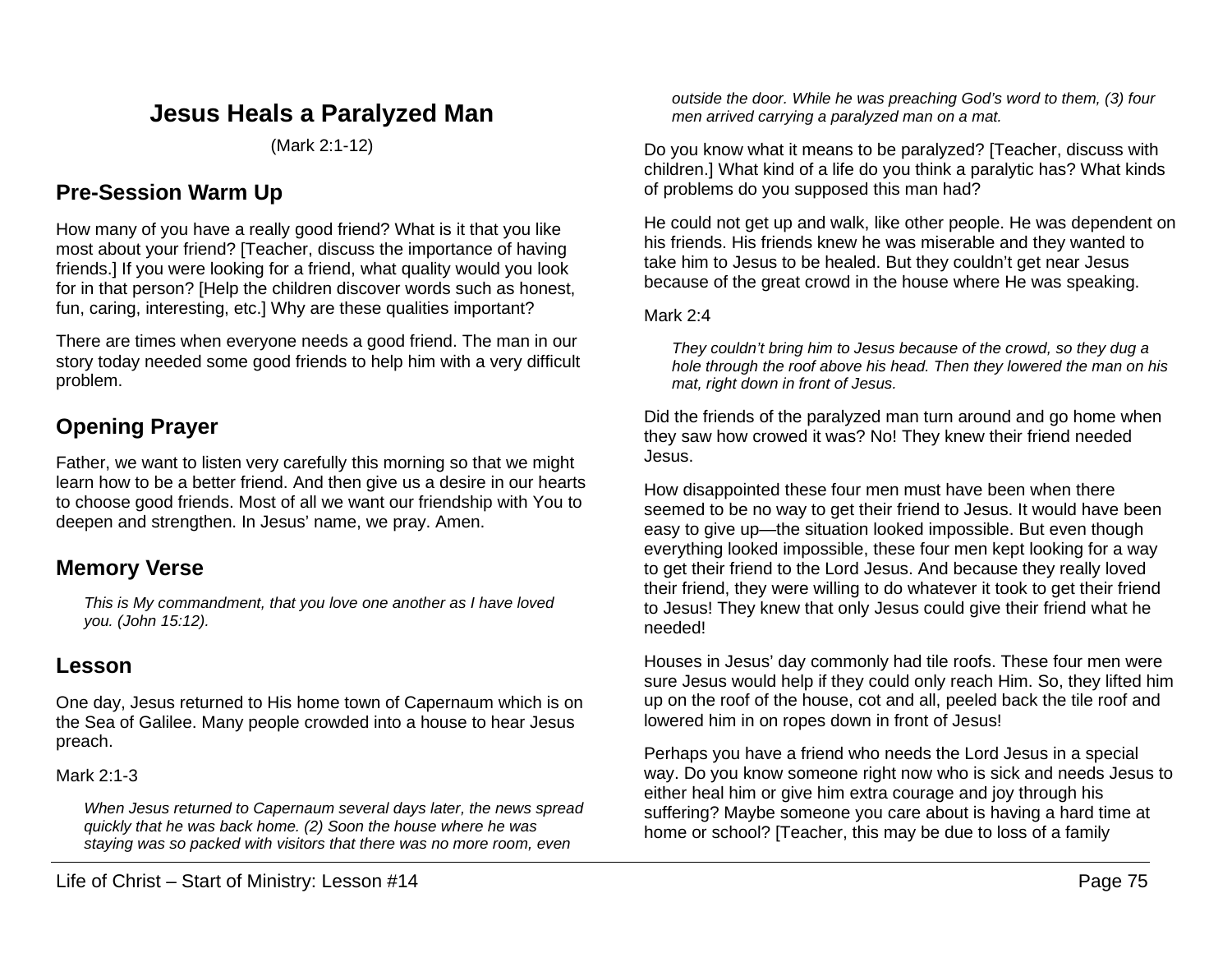member through death or divorce, possibility of moving away, or failing grades.] Do you know anyone who is discouraged or upset? Do you know anyone who needs God's peace to quiet their inside hurts and fears? Perhaps someone you love is not a Christian and they need to trust the Lord Jesus as their Savior from sin.

Do you know someone that needs Jesus? If you are a real friend, you will do whatever it takes to help, even if it takes extra time and effort.

When Jesus saw the man, He said something that surprised everyone.

#### Mark 2:5

*Seeing their faith, Jesus said to the paralyzed man, "My child, your sins are forgiven."*

Jesus didn't lay hands on the man and pray for his healing, He said, "Son, your sins are forgiven you." Why do you think that was what Jesus did first? (Because a spiritual healing is of greater need and importance than the physical healing.)

Who's faith did Jesus see, that of the four men or that of the paralytic? Why do you think that when Jesus saw the faith of the four men, He forgave the sins of the paralytic? [Teacher, here's something for you to think about: on the basis of whose faith was the man healed? Does a healing only happen when someone has faith?]

Now there were some Jewish religious leaders in the crowd listening.

Mark 2:6-7

*But some of the teachers of religious law who were sitting there thought to themselves, (7) "What is he saying? This is blasphemy! Only God can forgive sins!"*

Why did it anger the religious leaders, when Jesus said that the man's sins were forgiven? They were shocked that Jesus would tell this man that his sins were forgiven because they knew that only God could forgive sins and they didn't believe Jesus was God. They accused

Jesus of blasphemy—having powers that only belong to God (Isaiah 43:25). Only God has the right to forgive sins!

Jesus knew what these men were thinking.

Mark 2:8

*Jesus knew immediately what they were thinking, so he asked them, "Why do you question this in your hearts?*

How did Jesus know what the religious leaders were thinking? (Jesus is God and has supernatural powers.)

Jesus knew their thoughts and challenged their disbelief by asking a difficult question.

Mark 2:9

*Is it easier to say to the paralyzed man 'Your sins are forgiven,' or 'Stand up, pick up your mat, and walk'?*

What would your answer be if you had been there that day when Jesus asked, "Which is easier, to say to the paralytic, 'Your sins are forgiven you,' or to say, 'Arise, take up your bed and walk'?" [Teacher, let the children discuss this before suggesting that it's easier to say, "Your sins are forgiven you" because it's harder for others to prove or disprove.]

### Mark 2:10-11

*So I will prove to you that the Son of Man has the authority on earth to forgive sins." Then Jesus turned to the paralyzed man and said, (11) "Stand up, pick up your mat, and go home!"*

Jesus wanted to prove to them that He is God in a human body.

#### Mark 2:12

*And the man jumped up, grabbed his mat, and walked out through the stunned onlookers. They were all amazed and praised God, exclaiming, "We've never seen anything like this before!"*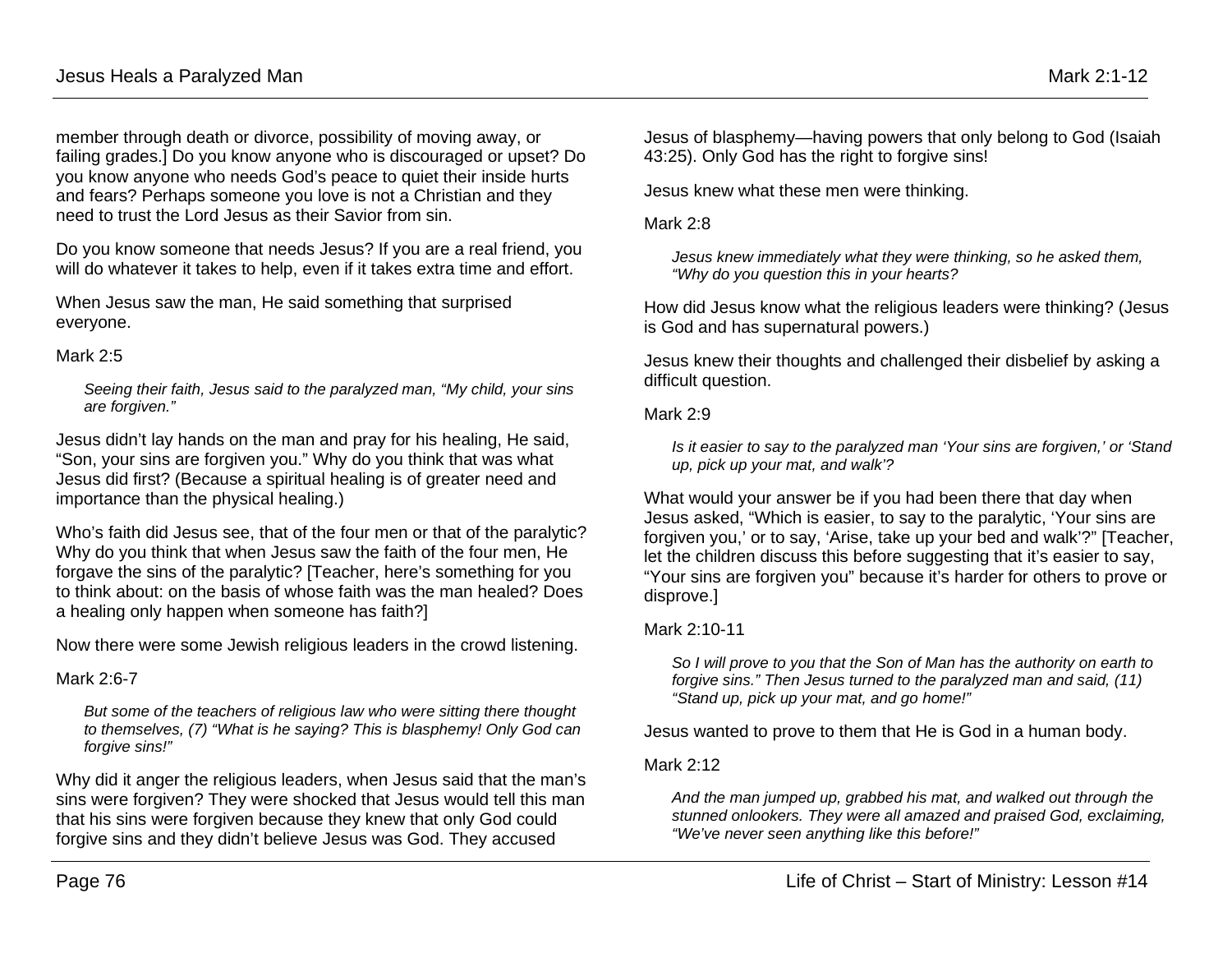Instantly he leaped to his feet, perfectly well. How happy he must have been! He picked up his mat and walked toward the door. Everyone was amazed! They said they'd never seen anything like this! They knew that only God could have done this miracle!

Jesus was willing and glad to forgive the man and to heal him.

Can you imagine how glad those four men must have been to have taken the extra effort to help their friend? They were part of a miracle! What a difference they had made in the life of their friend!

We can bring our friends to Jesus just as the four men in our story worked hard to bring their friend to the Lord.

As you see the needs of your friends you must realize that you cannot give them courage, peace, joy, or forgiveness, but you can introduce them to Jesus—the only One who can give them all those things!

If you know the Lord Jesus as your Savior, God can use you to make a difference in someone else's life. When you have a friend who needs Jesus in a special way, God can give you His kind of love.

Will you show God's love to a friend in need this week? You never know what miracles God will do!

# **Closing Prayer**

Father, if any of us here today has a friend that needs You for any reason, I pray that that we might be willing to do whatever it takes to make a difference in that person's life, even if it means going out of our way and doing extra things or giving up our time, our money, or our energy. Help us to be the kind of friend this paralytic man had. We always want to encourage others to know and trust You, Lord Jesus. You're the only One that can help in time of need. In Jesus' name, we pray. Amen.

# **Learning Activities**

**Craft Corner**

### *Recipe for a Friend*



Teacher, Be sure to have the children design and write their own recipe cards rather than copy the above example. Give children 3" x 5" cards and invite them to create a recipe for a great friend. Challenge them to think of "ingredients" they would include. List how much (one cup, three teaspoons, a sprinkle) of each quality they would add. Consider whether Jesus qualifies as a great friend, according to their recipes.